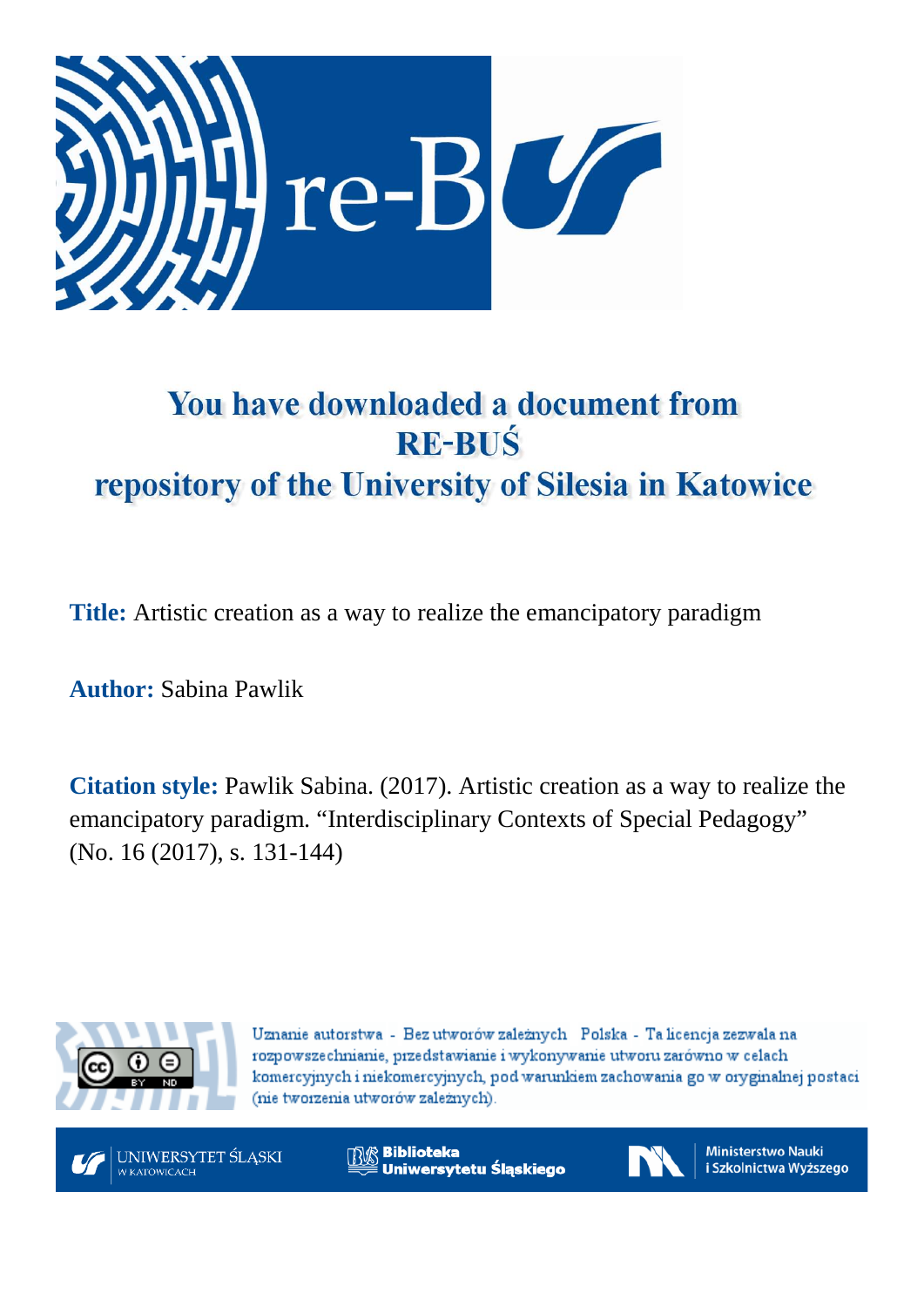Interdisciplinary Contexts of Special Pedagogy NUMBER 16/2017



SABINA PAWLIK

Institute of Special Education, University of Silesia in Katowice

# **Artistic creation as a way to realize the emancipatory paradigm**

**ABSTRACT:** Sabina Pawlik, *Artistic creation as a way to realize the emancipatory paradigm*. Interdisciplinary Contexts of Special Pedagogy, No. 16, Poznań 2017. Pp. 131-144. Adam Mickiewicz University Press. ISSN 2300-391X

The article relates to artistic creation of intellectually disabled people as an example of possible ways for them to reach emancipation. In this paper, I claim that artistic creation of intellectually disabled people may constitute a tool of self-expression, and as a result be a way to realize the emancipatory paradigm in special education. I have illustrated my hypothesis with some poetry written by two women affected by Down syndrome whose creation is a conscious act of formulating an autonomous artistic message.

**KEY WORDS:** intellectual disability, artistic creation, emancipation, paradigms of special education

# **Introduction**

Socio-cultural changes happening in the modern world, with its ever changing norms, patterns and values, bear influence on special pedagogy that keeps track of them while undergoing transformation in the process. Modern view on the phenomenon of disability is far from the strictly medical approach of the XX century, with disability being treated as a series of factors characterizing human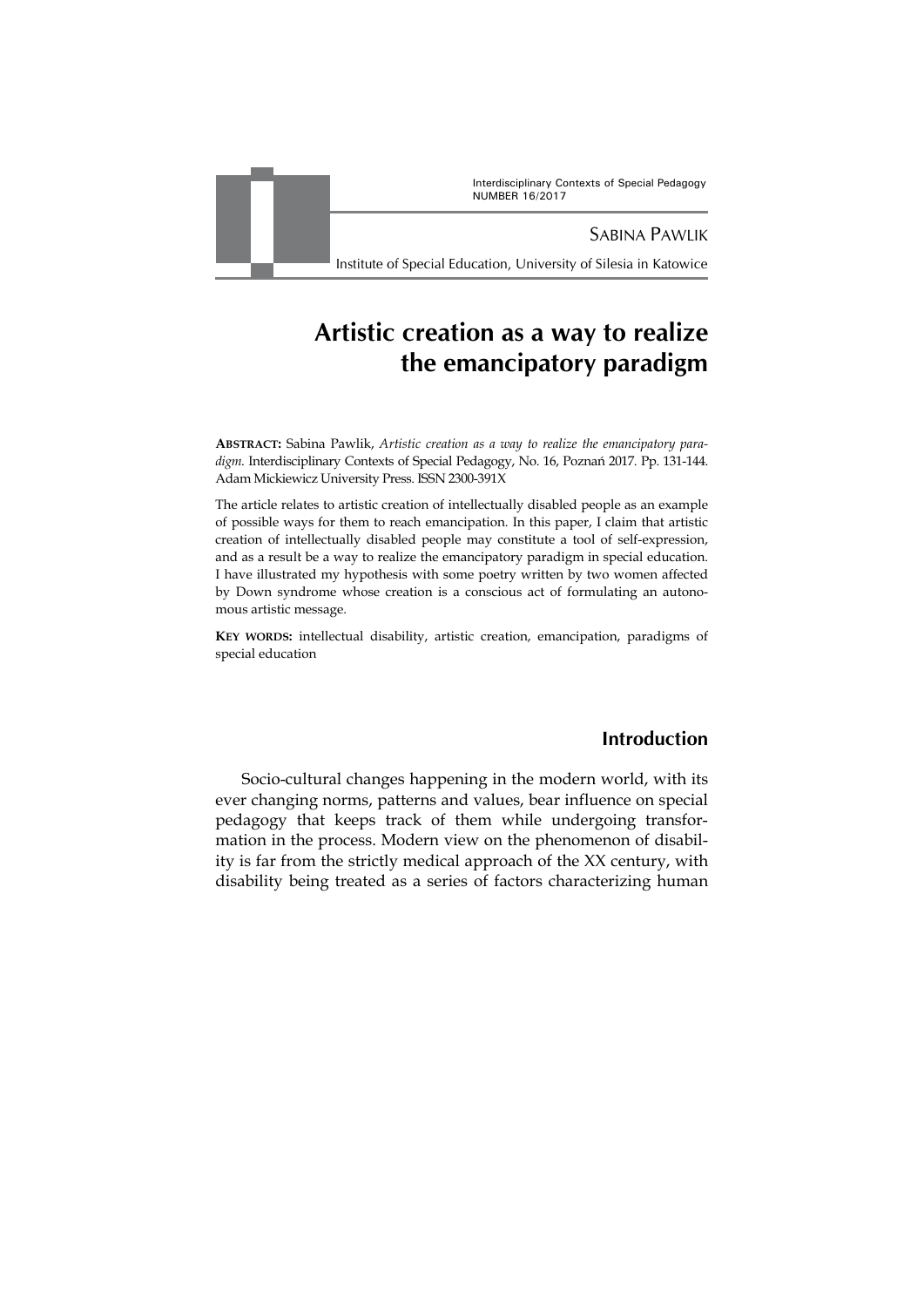condition and, also, becoming the subject of social and existential reflections. Jolanta Rzeźnicka-Krupa notices that defining disability is currently focusing on deliberations about the difficulties of struggling with the burden of existence while not being fully able-bodied and about the potential that is an inherent feature of every human being irrespective of its dysfunctions<sup>1</sup>. According to Iwona Chrzanowska, as a result of the changes in the attitudes towards disabilities and people with disabilities that have occurred in the past decades, 'the communities with disabilities have become more active in speaking out about matters affecting them'2.

In the publication I put forth the thesis that artistic freedom of people with disabilities is also a way to communicate matters important to them and, in consequence, a way, of realizing the emancipatory paradigm in special pedagogy.

#### **Emancipation of people with intellectual disability**

'The discussion about treatment of a disabled person and obtaining by him/ her, irrespective of the dysfunction, the biggest autonomy possible, brings about a broader perspective of freeing him/her from the limitations of the role that was socially ascribed to him/her'3 - stipulates Amadeusz Krause. Emancipation, according to the definition of Maria Czerepaniak-Walczak, is understood as a process '(...) changing of the conditions of functioning of the individual and/or collective, introducing intentional changes in the environment in order to go beyond the conditions of current existence. The mode of expression includes own judgements and sover-

<sup>1</sup> J. Rzeźnicka-Krupa, *Komunikacja-edukacja-społeczeństwo. O dyskursie dzieci z niepełnosprawnością intelektualną*, Oficyna Wydawnicza "Impuls", Kraków 2007, p. 14.

<sup>2</sup> I. Chrzanowska, *Pedagogika specjalna. Od tradycji do współczesności*, Oficyna Wydawnicza "Impuls", Kraków 2015, p. 415.

<sup>3</sup> A. Krause, *Współczesne paradygmaty pedagogiki specjalnej,* Oficyna Wydawnicza "Impuls", Kraków 2010, p. 106.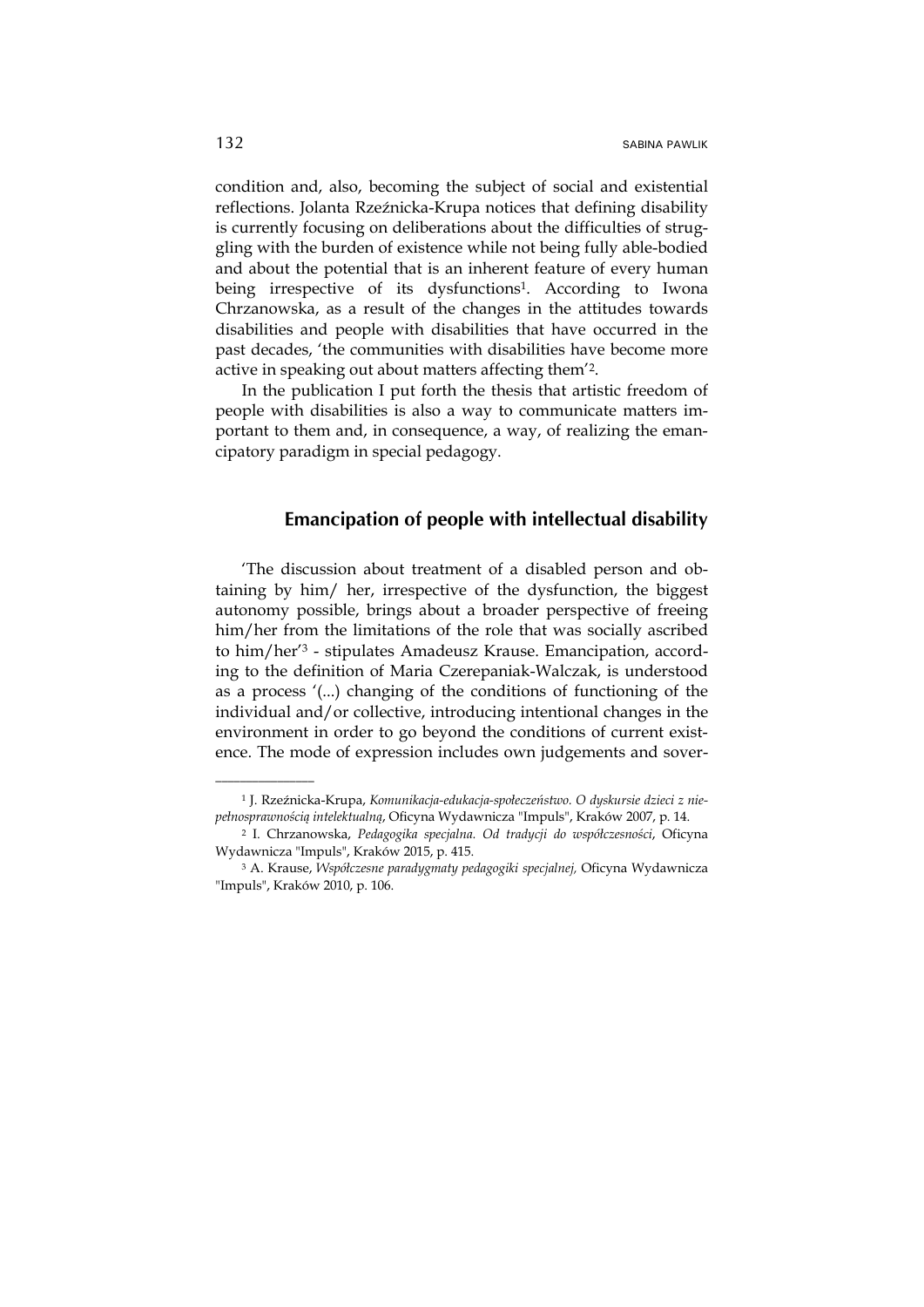eign decisions in conditions of oppression and limitations in undertaking actions that change the world and oneself'4. In the context of deliberations in the field of special pedagogy, emancipation is 'both individual as well as collective liberation of disabled people from the domination of able-bodiedness, from how their dysfunction resonates with the society and from difficulties in functioning. The basis for emancipation is acquiring by them autonomy and selfawareness, and on this basis regaining freedom, which they have lost due to disability'5.

As far as emancipation of people with non-intellectual disabilities does not raise many doubts, emancipation of people with intellectual disability, due to the low awareness and irrationality ascribed to individuals might provoke discussions<sup>6</sup>. However, as noticed by Krause, regardless of limitations imposed by disability, a human being is able to reach further levels of emancipation possible to him7. According to Beata Cytowska, the first necessary stipulation to start a discussion on emancipation of people with intellectual disability is a departure from traditional, medical, rehabilitative and individual discourses in special pedagogy and turning to humanist approach, in which a significant role is ascribed to reflections on the topic of freedom, self-awareness and autonomy of people with disabilities. The author believes that the key issue seems also to be education and upbringing aimed at emancipation, which should include not only persons with intellectual disabilities but also the surrounding environment<sup>8</sup>.

<sup>4</sup> M. Czerepaniak-Walczak, *Pedagogika emancypacyjna*, GWP, Gdańsk 2006, p. 29.

<sup>5</sup> A. Krause, *Współczesne paradygmaty pedagogiki specjalnej*, Oficyna Wydawnicza "Impuls", Kraków 2010, p. 206.

<sup>6</sup> B. Cytowska, *Trudne drogi adaptacji. Wątki emancypacyjne w analizie sytuacji dorosłych osób z niepełnosprawnością intelektualną we współczesnym społeczeństwie polskim*, Oficyna Wydawnicza "Impuls", Kraków 2012 *,* p. 343.

<sup>7</sup> A. Krause, *Współczesne paradygmaty pedagogiki specjalnej*, Oficyna Wydawnicza "Impuls", Kraków 2011, p. 206.

<sup>8</sup> B. Cytowska, *Trudne drogi adaptacji. Wątki emancypacyjne w analizie sytuacji dorosłych osób z niepełnosprawnością intelektualną we współczesnym społeczeństwie polskim*, Oficyna Wydawnicza "Impuls", Kraków 2012*,* p. 343.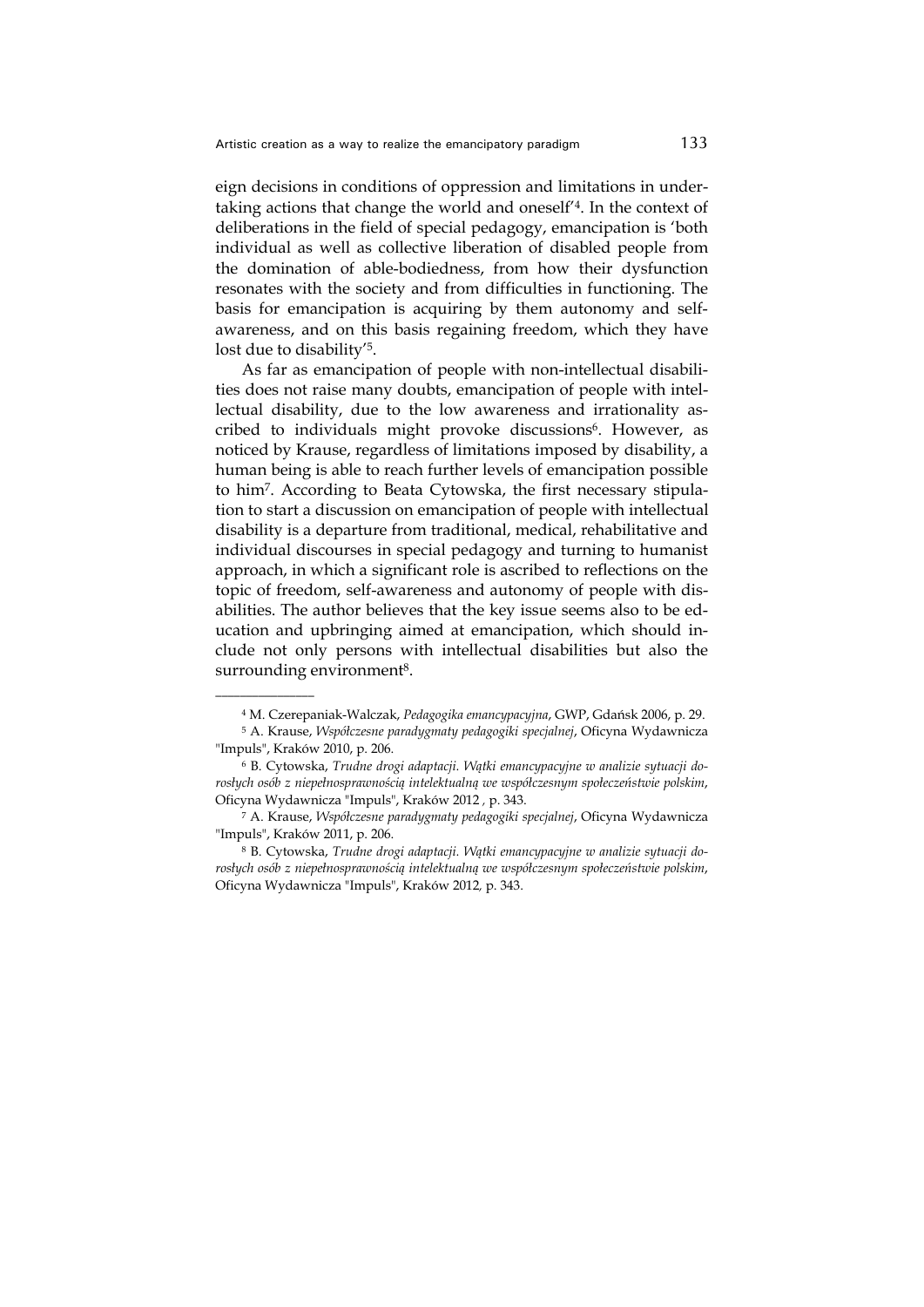# **Artistic creativity as one of possible ways towards emancipation**

'The drive of communities of the disabled to speak about matters relevant to them is becoming more important' - notices Iwona Chrzanowska9. Voicing opinions in your community, known as selfadvocacy, is specified as 'direct representation of own interest of people with disabilities'10. Situation of people with intellectual disabilities in this scope might seem special, because they are thought to 'frequently not being able to creative cohesive narration and in conscious reflection can not refer to the surrounding reality as well as own existence'11. Dorota Podgórska-Jachnik, quoted by Chrzanowska, counters such thesis by pointing out that most people with intellectual disability can benefit from the right to influence their own life and talking about it<sup>12</sup>. The Key seems to be regaining the lost voice and considering this voice as socially significant and, in consequence, to be perceived as an entity able to formulate autonomous messages<sup>13</sup>.

<sup>9</sup> I. Chrzanowska, *Pedagogika specjalna. Od tradycji do współczesności*, Oficyna Wydawnicza "Impuls", Kraków 2015, p. 414.

<sup>10</sup> Ibid., p. 414, as cited in: D. Podgórska-Jachnik, *Ruch self-adwokatów jako rozwijanie kompetencji rzecznictwa własnego osób z niepełnosprawnością intelektualną,* in: *Problemy rzecznictwa i reprezentacji osób niepełnosprawnych*, eds. D. Podgórska-Jachnik, WSP, Łódź 2009, p. 180-182.

<sup>11</sup> J. Rzeźnicka-Krupa, *Niepełnosprawność i świat społeczny. Szkice metodologiczne*, Oficyna Wydawnicza "Impuls", Kraków 2009, p. 221.

<sup>12</sup> I. Chrzanowska, *Pedagogika specjalna. Od tradycji do współczesności*, Oficyna Wydawnicza "Impuls", Kraków 2015, p. 414, as cited in: D. Podgórska-Jachnik, *Ruch self-adwokatów jako rozwijanie kompetencji rzecznictwa własnego osób z niepełnosprawnością intelektualną*, w: *Problemy rzecznictwa i reprezentacji osób niepełnosprawnych*, edit. D. Podgórska-Jachnik, WSP, Łódź 2009, p. 180-182.

<sup>13</sup> E. Godlewska-Byliniak, J. Lipko-Konieczna, *Publiczne-prywatne: teatralna gra z niepełnosprawnością*, in: E. Godlewska-Byliniak, J. Lipko-Konieczna (eds.), *21 myśli o teatrze*, Fundacja Win-Win, Warszawa 2016, p.12.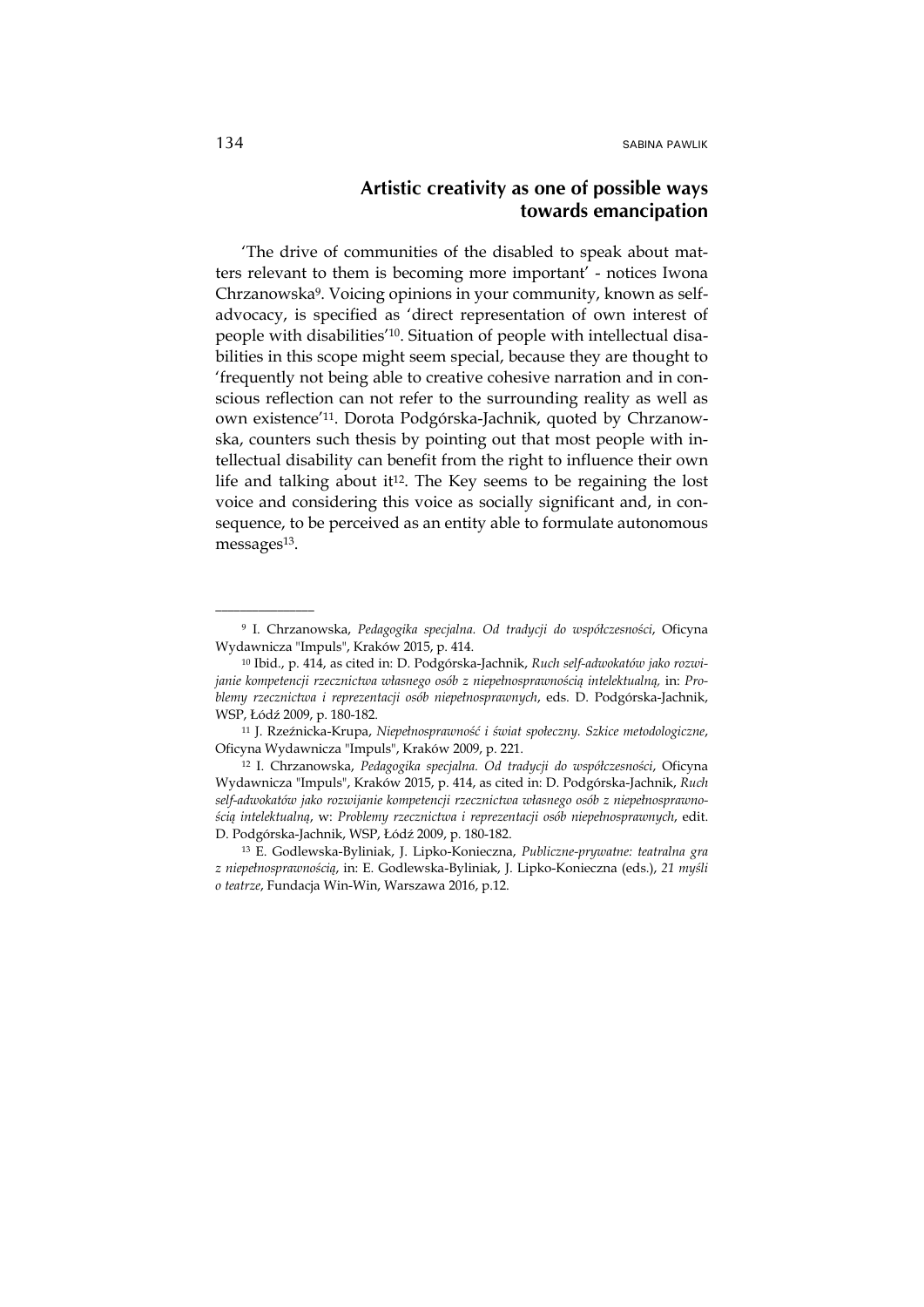Artistic creativity, serving as an element building their identity, might be considered 'a place where the disabled are socially visible and audible'14.

In the volume *Therapy and theatre. Around the problem of people with disabilities* (*Terapia i teatr. Wokół problematyki teatru ludzi niepełnosprawnych*), Rafal Zięba, notices that silence, seen as the deprivation of the right to voice opinions, is a consequence of a traditional approach to their problems, and was clearly broken by artistic creativity15. This is what gives the disabled 'possibility to break the psychosocial attitudes isolating them, the possibility of liberating them from the sense of alienation, loneliness and haplessness'16. It's message will be a form of 'speaking' with one's own voice, on one's own behalf, but solely on the condition, that they are given a chance to build their artistic world from their own personal experiences and their style, often being an original form of expression and a different interpretation for the world<sup>17</sup>.

A special manifestation of artistic creativity, in which there is a possibility to shape own expressions is artistic creation. A question comes to mind if it is accessible also to people with intellectual disabilities.

The knowledge about linguistic sphere of functioning of this group is built by information pointing to 'negative properties of the language they use and their speech, remaining dependant and affected by the intellectual deficit'18. In scientific literature, frequent

<sup>14</sup> Ibid., p. 12.

<sup>15</sup> R. Zięba, *Milczenie ciała (szkic)*, in: I. Jajte-Lewkowicz, A. Piasecka (eds.), *Terapia i teatr. Wokół problematyki teatru ludzi niepełnosprawnych*, Poleski Ośrodek Sztuki, Łódź 2006, p. 30

<sup>16</sup> I. Jajte-Lewkowicz, *Słowo wstępne*, in: I. Jajte-Lewkowicz, A. Piasecka (eds.), *Terapia i teatr. Wokół problematyki teatru ludzi niepełnosprawnych*, Poleski Ośrodek Sztuki, Łódź 2006, p. 7.

<sup>17</sup> R. Zięba, *Milczenie ciała (szkic)*, in: I. Jajte-Lewkowicz, A. Piasecka (eds.), *Terapia i teatr. Wokół problematyki teatru ludzi niepełnosprawnych*, Poleski Ośrodek Sztuki, Łódź 2006*,* p. 30.

<sup>18</sup> D. Krzemińska, *Język i dyskurs codzienny osób z niepełnosprawnością intelektualną*, Oficyna Wydawnicza "Impuls", Kraków 2012, p. 9.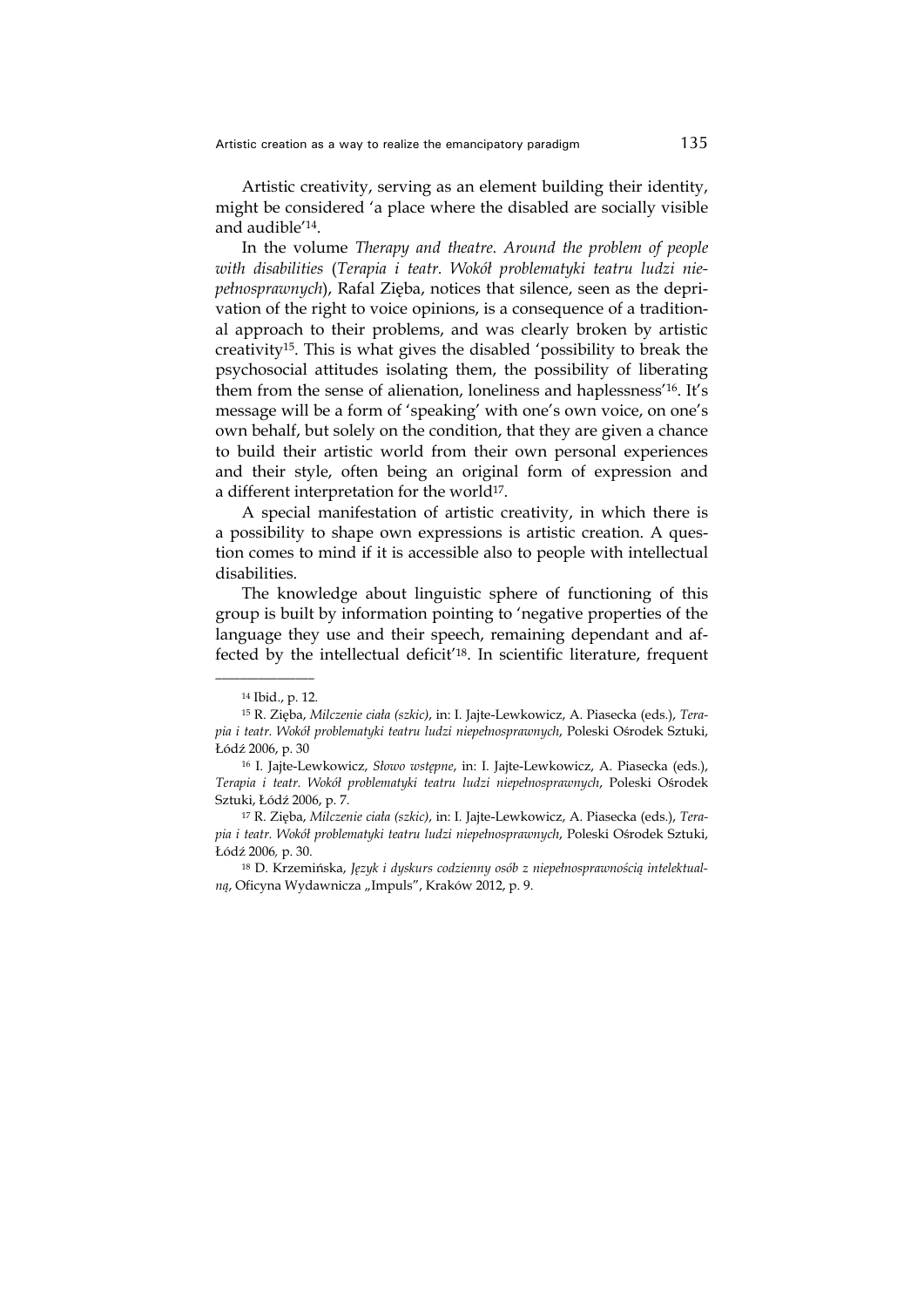stipulations appear regarding the manner of expression of the disabled, that refers to them as 'having difficulties in expressing their thoughts and understanding the utterances of others'19. People with intellectual disabilities are considered as unable to create complex expressions and a conscious reflection of the surrounding environments and own existence20.

However, as observed by Rzeznicka-Krupa, the most important barriers lie in the difficulty in convincing ourselves (people who consider themselves as able-bodied) to the fact that 'the people whose cognitive and communicative skills seem uncertain, also have their own inner world and exist in the space of specified interpersonal and social relations'21.

The irrational convictions regarding both impoverished language abilities and low self-awareness of people with intellectual disability are broken by two women - Justyna Matysiak and Barbara Lityńska. Both women are affected by Down Syndrome. They are also very creative personalities who are able to write about their own issues in a very honest and compelling way.

#### **'Nina a 100% woman'22**

Justyna Matysiak is primarily known as author of drawings. Since 2000 she has been participating in the Workshops of Krzemień Occupational Therapy in Poznań. In 2008 she started her creative work in the Open Workshop of the Tak Gallery in Poznań. As the only Pole in 2007, she received the Insita grand prix, awarded as part of the 8 Triennale of art brut/outsider art by the Slovak National Gallery in Bratislava. Her works are located in many interna-

<sup>19</sup> Ibid., p. 15, as cited in: J. Sowa, *Pedagogika specjalna w zarysie*, FOSZE, Rzeszów 1997, p. 144.

<sup>20</sup> J. Rzeźnicka-Krupa, *Niepełnosprawność i świat społeczny. Szkice metodologiczne*, Oficyna Wydawnicza "Impuls", Kraków 2009, p. 221

<sup>21</sup> Ibid., p. 223.

<sup>22</sup> Caption featured in one of Justyna Martysiak's drawings.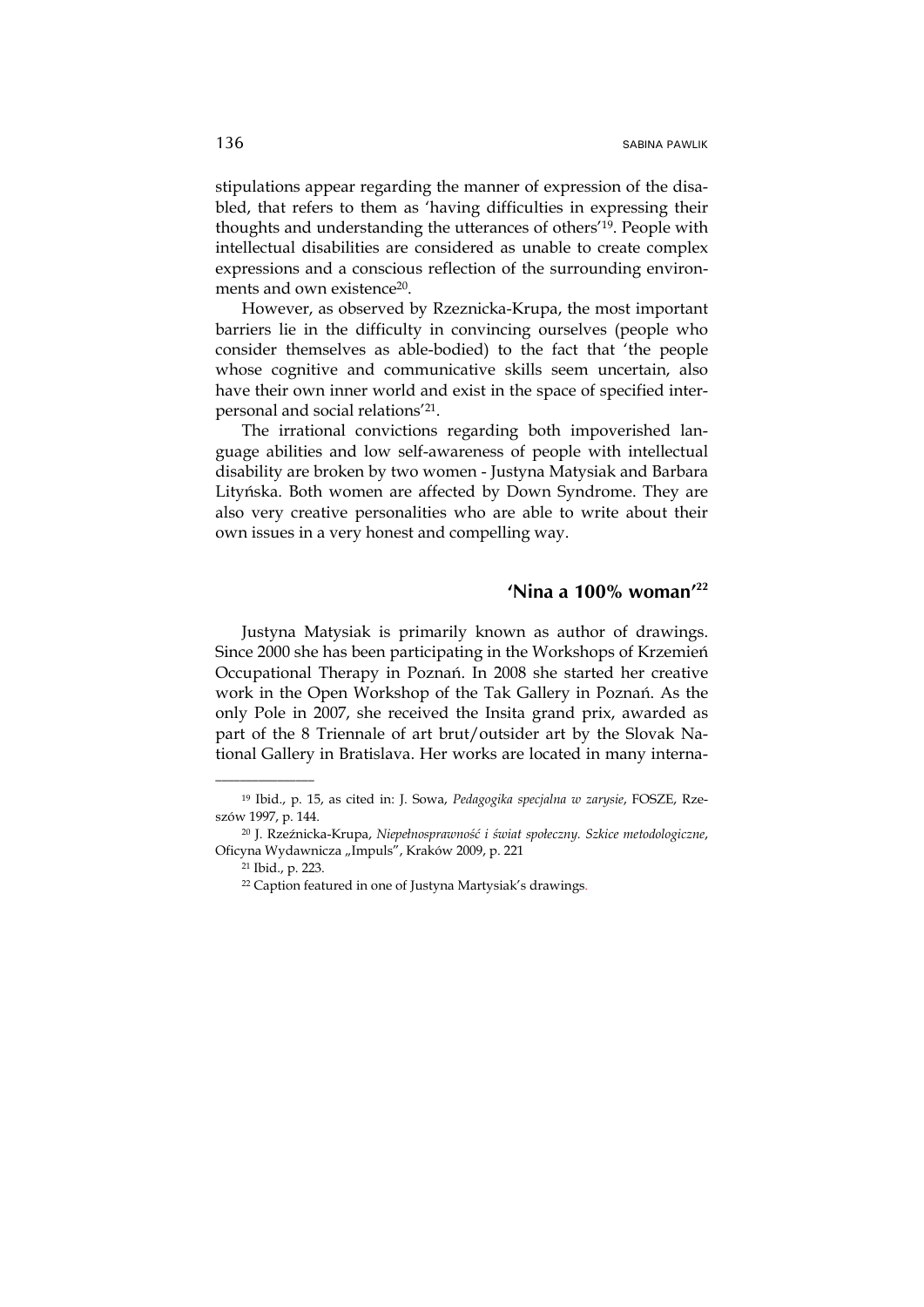tional collections including: Musée de la Création Franche in Bègles in France, Slovak National Galery Bratyslava, The Museum of Everything in London, Museum of Modern Art in Ołomuniec, Natonal Ethnographic Museum in Warsaw, Silesian Museum in Katowice, Ethnographic Museum in Kraków and many other private collections including Leszek Macek collection in Kraków<sup>23</sup>.

An element that is uniquely fascinating in the artist's creative works, that appears besides drawings is the auto-referential text<sup>24</sup>. Malgorzata Szaefer, not only the artistic caretaker of Matysiak, but also a person close to her, observes: 'Her recent paintings resemble matrimonial announcements, the woman is praising her womanly attributes and waits until some men becomes interested in her (...) she creates paintings which constitute a conversation with herself (...). Do you know what she writes most eagerly in the paintingdrawings? She writes about what to cook the husband for dinner. Something that would not seem fascinating for most women would give freedom to her"25. Szaefer believes that marriage is for Matysiak a perfect, yet unreachable territory.

*I WANTED TO HAVE A BOYFRIEND (...)/I WANTED TO HAVE A LOT OF LOVE/HAPPINESS/ JOY/ FAMILY/ I WANT TO BE PAWEŁ'S WIFE/ MY WIFE MY HEART/MY DARLING/MY FLOWER/MY TREASURE 26,27*

In the catalogue of the exhibition *I am not a dog anymore* (*Nie jestem już psem*), presented in the Silesian Museum in Katowice, entirely

<sup>23</sup> M. Szaefer, *Ja cała czarna. Nie mogę znaleźć chłopaka. Na znak czarne serce. Nie mam chłopaka.*http://galeriatak.pion.pl/justyna-czarna/ [accessed: 30.05.2017].

<sup>24 &#</sup>x27;Nie jestem już psem' online exhibition catalogue. Muzeum Śląskie, 1.04- 10.09. 2017, http://niejestemjuzpsem.muzeumslaskie.pl/all/justyna-matysiak/ [accessed, 30.05. 2017].

<sup>25</sup> I. Meyza, *Pokochaj mnie jak Pierre Cardin*, in: *Twarze sukcesu. Zespół Downa*, Bardziej Kochani, Warszawa 2014.

<sup>26</sup> Captions by Justyna Martysiak come from drawings displayed in the Silesian Museum in Katowice at the 'Nie jestem już psem' exhibition.

<sup>27</sup> Original spelling in all capital letters highlights the handwritten character of Justyna Martysiak's texts. I aimed at preserving the original syntax and spelling, but owing to the intelligibility of the message this was not always possible.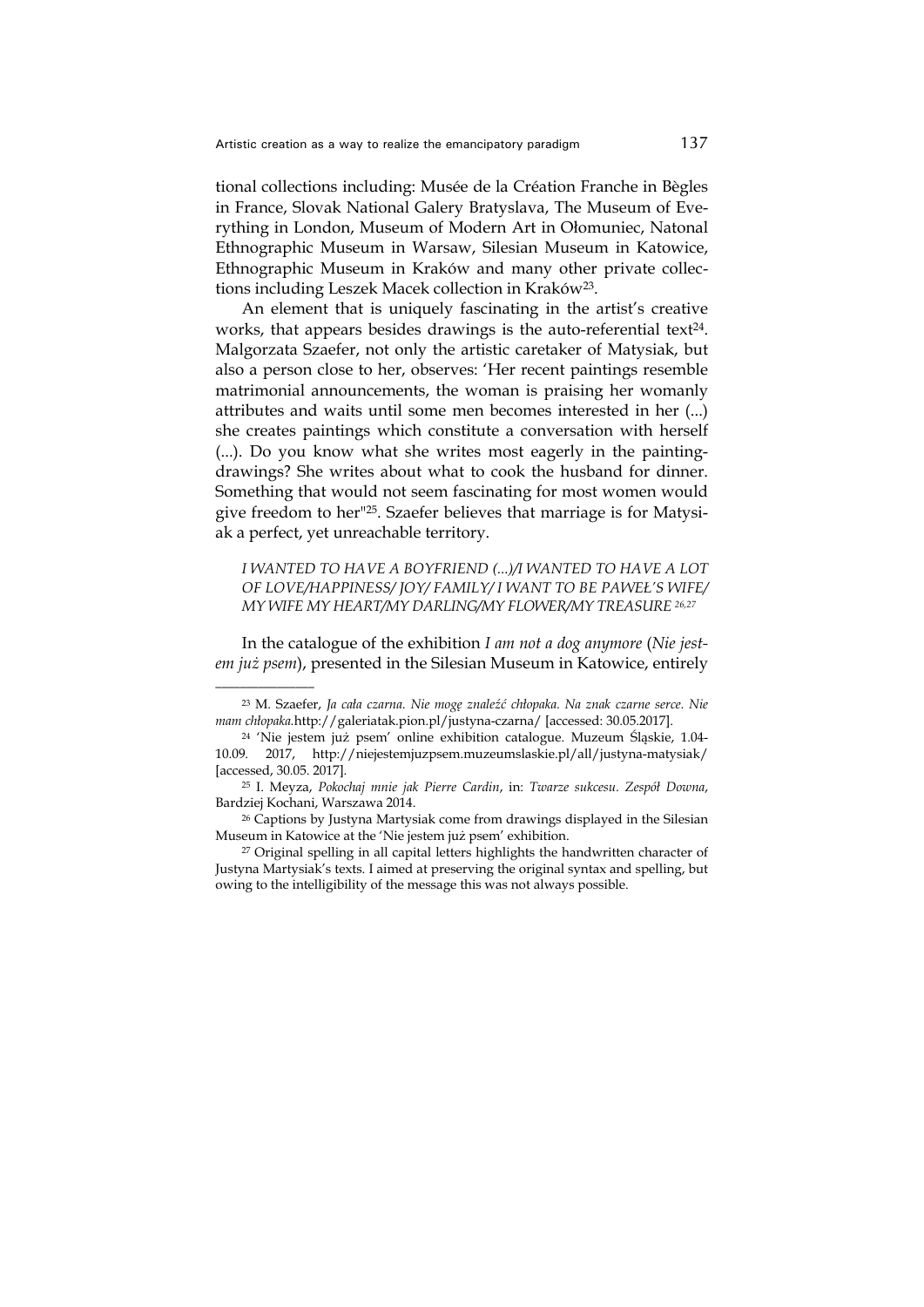devoted to the creations of outsiders, the exhibition's curator Zofia Czartoryska and Katarzyna Karwinska notice that the recent texts by Justyna with growing intensity express frustration and opposition towards her own existential situation.

NINA'S HISTORY/SAD LONELY/BROKEN(...)JUSTYNA DOES NOT WANT KRZEMIEŃ/WORKSHOPS (...)/NO NO/ NO NO I HAVE TO GO BACK/HEALTH/I WILL REST ON THE COUCH/DRINK HOT TEA/TELEVISION/I WATCH/NEWSPAPER/I WATCH/COFFEE/WARM SOCKS/I AM NOT HAPPY YET/BRO-KEN/J.M. HISTORY/JUSTYNA/IT IS OVER FOR ME/I CAN NOT FIND A BOYFRIEND/MARK ENCHANTMENT/JUSTYNA'S HEART/BLACK MARK/HEART/J.M/I DO NOT HAVE A BOYFRIEND/I DO/NO HAVE/A BOYFRIEND

What draws attention is that in recent works, the motif of woman's rebellion is visible that provokes a remark that 'Matysiak's art is a feminist art - a fight for the right to independent shaping of own womanhood, own style, own life'28.

JUSTYNA/BLACK HEART/BLACK PROTEST/MY BLACK PRO-TEST/WITHOUT A HEART/WITHOUT HAPPINESS/WITHOUT LOVE /J.M

MY JUSTYNA'S/BLACK PROTEST/I DO NOT WANT/TO KRZEMIEN TO WORK/TO WORK/I WANT TO GO TO THE GAL-LERY YET/GOSIA SHFER/EVERYDAY (...)/I WANTED TO HAVE A BOYFRIEND (...)/J.M

Complex, multi-thematic text by Matysiak revealing her emotional states govern her work. Her narrative, as notices by Małgorzata Szaefer, are a pre-formative text, which is revealing the emotional

<sup>28 &#</sup>x27;Nie jestem już psem' online exhibition catalogue. Muzeum Śląskie, 1.04- 10.09.2017, http://niejestemjuzpsem.muzeumslaskie.pl/all/justyna-matysiak [accessed, 30.05. 2017].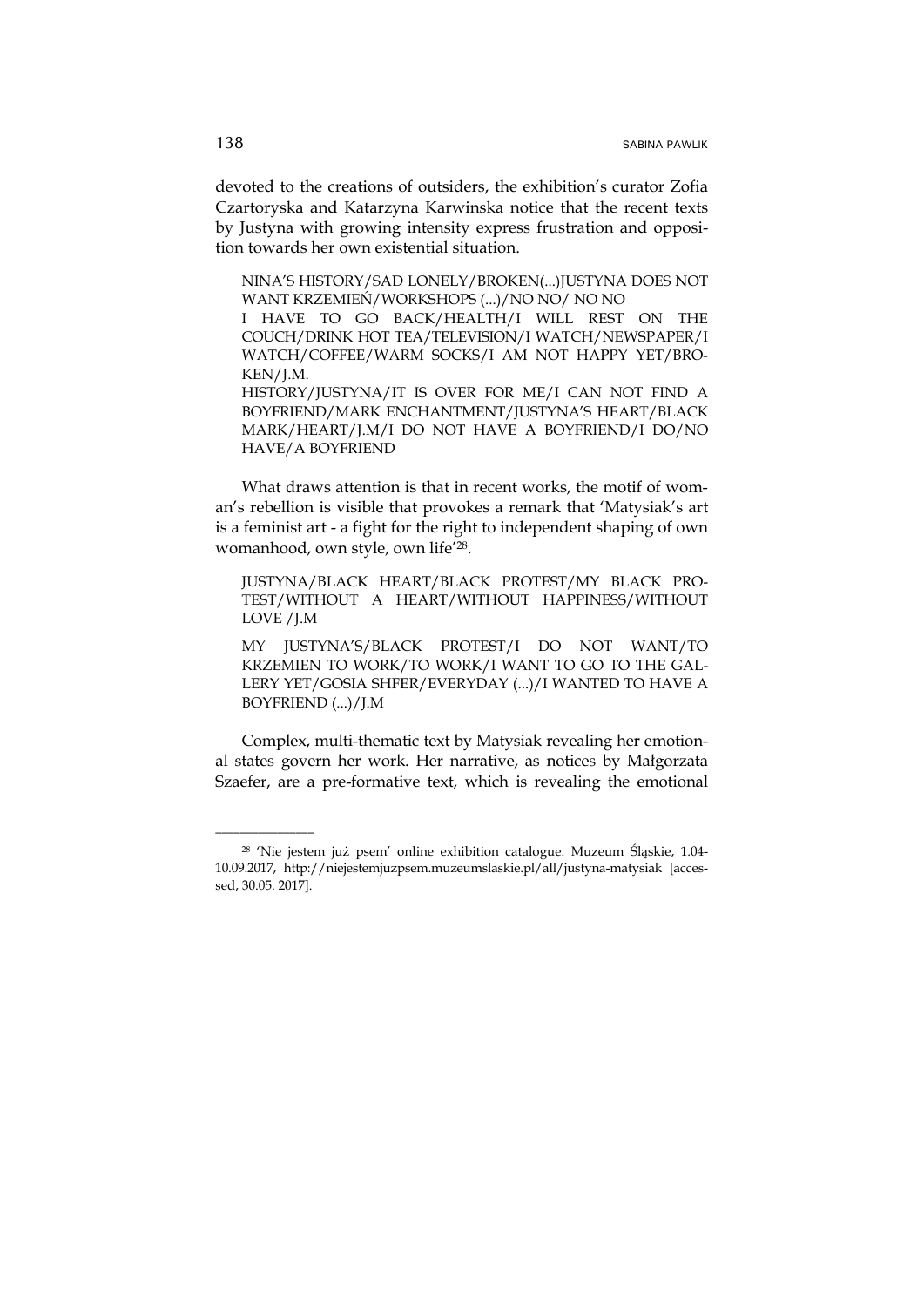status of the artist<sup>29</sup>. 'The works of J.M. constitute art that fully corresponds with life itself, art that not only draws on reality, but is reality itself. Art that does not exist without textual layer or meta-textual layer, the text fulfils an explanatory role, becoming a reference and medium for Justyna Matysiak's voice. To me, a defenceless, unadulterated campaign towards own happiness'30- Shaefer concludes.

#### **'I am just as you are, only different'**<sup>31</sup>

Barbara Lityńska lives in Warsaw. She is an actress of 'Theatre 21', whose actors are persons with Down Syndrome and autism. She has already played a role in a documentary movie ('Randevous' by M.J. Krawczyk) and a series ('Gleboka woda', directed by M. Lazarkiewicz). She is also the author of three volumes of poetry. The last of those was published in 2016. She considers herself to be a poet, 'not a grand one, but a small one'32. Poetry of Lityńska 'is simple and crystal clear, without pretending, unnecessary formal backflips' - as observed by Sylwia Szewd in an article about the author featured in the book *Faces of success. Down Syndrome* (*Twarze sukcesu. Zespol Downa*)33. The characteristic feature of her poetry is simplicity and directness of expression. In her poetry she names emotions and feelings which she experiences in her relations with those close to her: mother, sister, assistant, theatre director<sup>34</sup>.

<sup>29</sup>M. Szaefer, *JA CAŁA CZARNA. NIE MOGĘ ZNALEŹĆ CHŁOPAKA. NA ZNAK CZARNE SERCE. NIE MAM CHŁOPAKA,* http://galeriatak.pion.pl/justyna-czarna [accessed: 30.05.2017].

<sup>30</sup> Ibid.

<sup>31</sup> Excerpt from Barbara Lityńska's poem quoted from: S. Szweda, *Taka jak ty, tylko inna*, w: *Twarze sukcesu. Zespół Downa*, Bardziej Kochani, Warszawa 2014, p. 43.

<sup>32</sup> S. Szweda, *Taka jak ty, tylko inna,* w: *Twarze sukcesu. Zespół Downa*, Bardziej Kochani, Warszawa 2014, p. 42.

<sup>33</sup> Ibid.

<sup>34</sup> Lityńska's publisher, Franek Wygoda (Franek L. Vigoda), made an attempt at interpreting her poetry on his YouTube channel (https://www.youtube.com/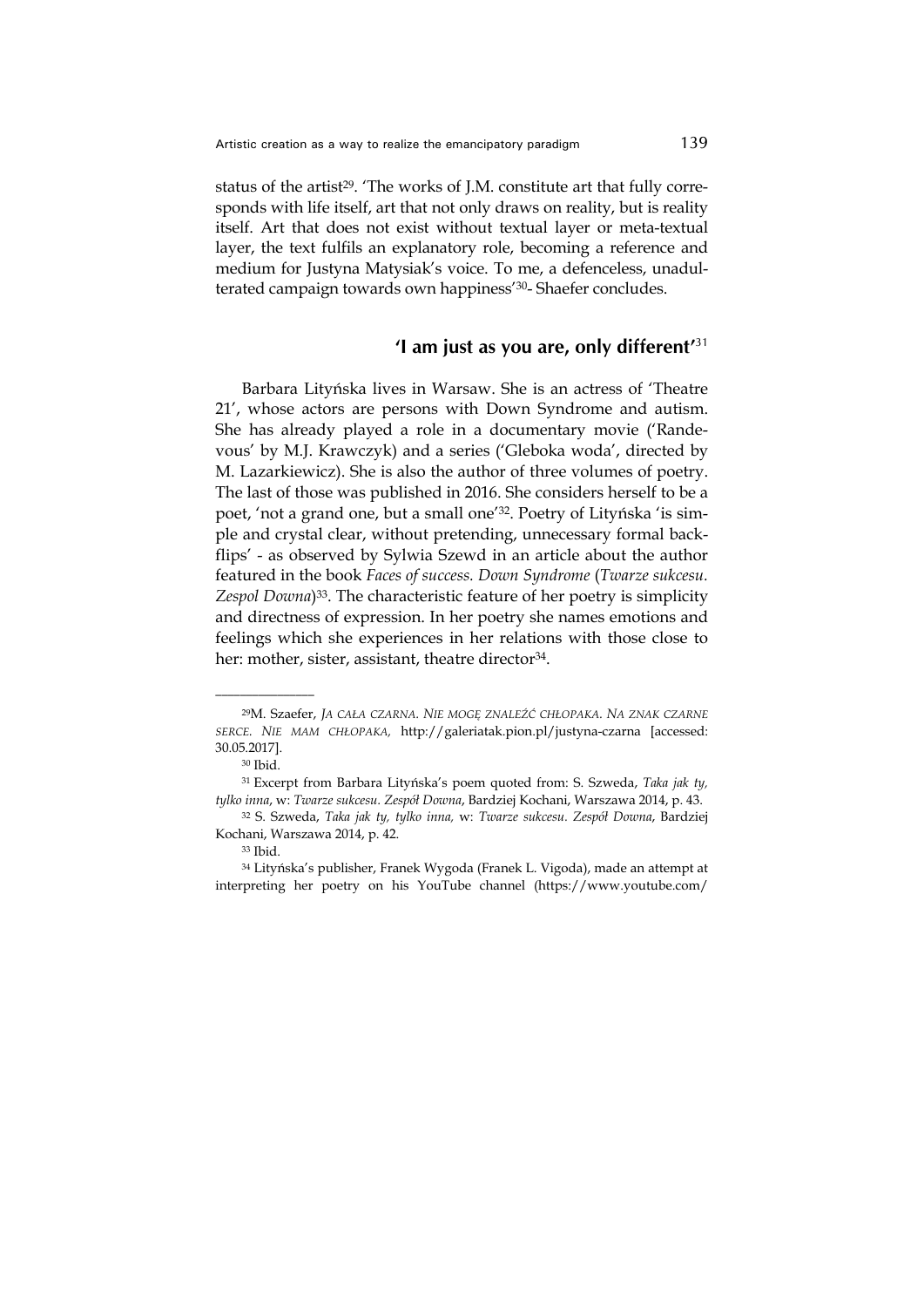*\* \* \** 

*my mom works even at home/ this is difficult/and is affecting me/she is constantly tired/* 

*I have to deal with her moods/and when I beg her / to stop working/she yells at me35*

'Olga's departure' *I am sad because Olga/frequently leaves home/it is not pleasant to me/because I miss her/I like her/I like when she tells funny jokes/I like when she smiless* 

An important theme of the poetry by Lityńska is the story about being different and about disability. Down Syndrome in her poetry is treated as a sickness, health is somewhere in the distance, at the opposite pole, according to the poet. Poetry is an attempt at confronting the world of healthy people, it is a type of trampoline between these two worlds<sup>36</sup>. The poems epitomize an attempt at finding one's place in the society, where Lityńska, in the beginning, in order to survive, assumed different masks. After some time, as written in her poem, she decided to take them off. She wants to live among people 'in a normal way', without being given a head start which is by default given to those handicapped.

'Masks'

\_\_\_\_\_\_\_\_\_\_\_\_\_\_\_\_

*I* put on masks/behind which *I* hide fear/fear of my sickness/(...)/and it is all *about going foreword towards people and oneself/I know that you can also have a wonderful life with this sickness37*

*\* \* \** 

watch?v=dDgoRJzGnoo [accessed: 30.05, 2017]). Throughout this work I make use of his interpretational guidelines.

<sup>35</sup>Peoems come from the poetry volume by Barbara Lityńska: B. Lityńska, *Wiersze nowe*, VigodaPress, Warszawa, 2016.

<sup>36</sup> S. Szweda, *Taka jak ty, tylko inna*, in: *Twarze sukcesu. Zespół Downa*, Bardziej Kochani, Warszawa 2014, p. 43.

<sup>37</sup> Poem quoted from: S. Szweda, *Taka jak ty, tylko inna*, in: *Twarze sukcesu. Zespół Downa*, Bardziej Kochani, Warszawa 2014, p. 42.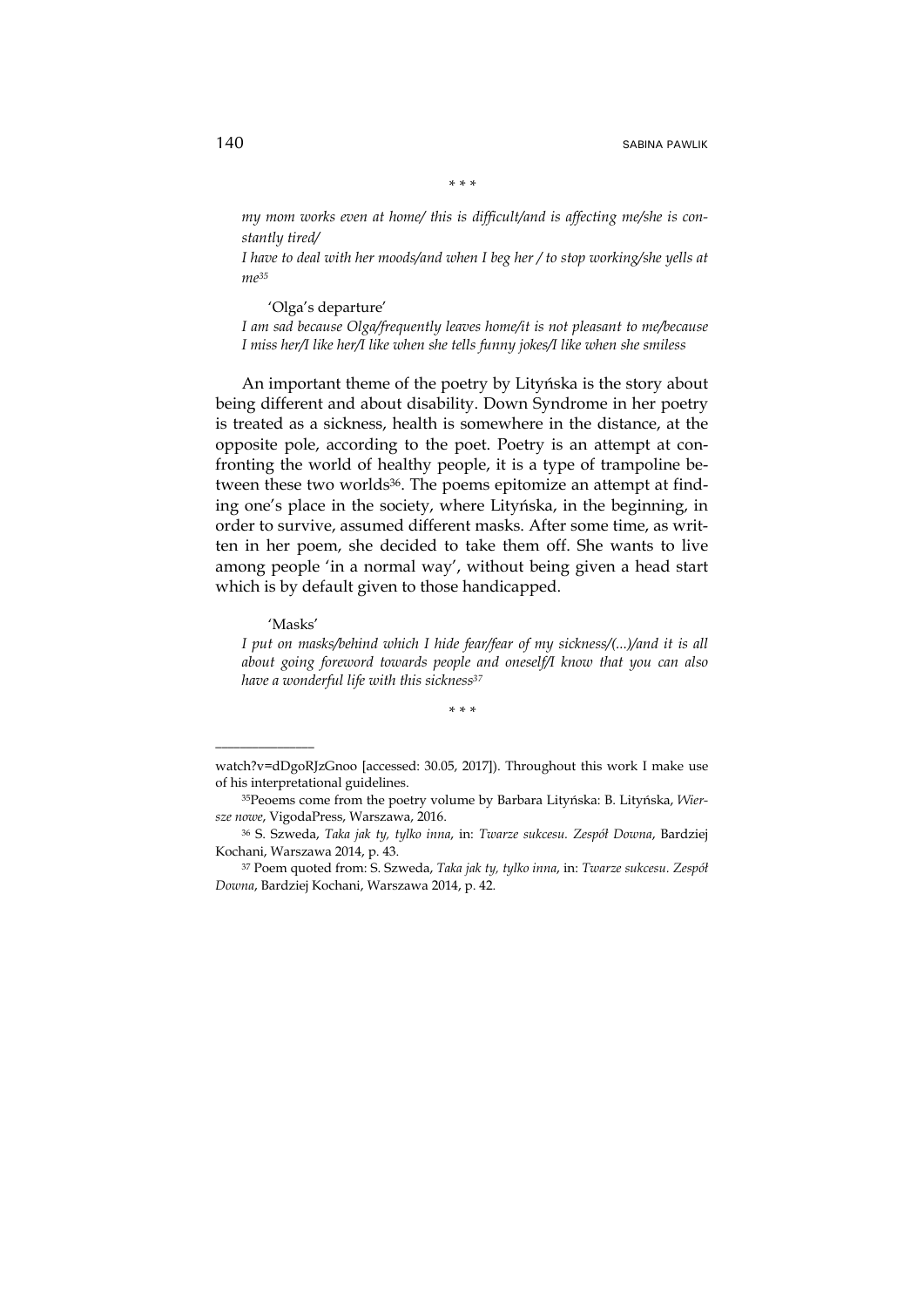*I am sick / the sickness is called Down Syndrome/You can achieve much with this sickness/You can learn a lot/I am able to be a person/completely healthy/if I learn mathematic* 

In Barbara Lityńska poems, just as in the texts by Justyna Matysiak, one can discover the themes of rebellion against her fate. The poet expresses her protest against the situation of exclusion in which a disabled person finds her/himself.

\* \* \*

*I am like a fish in the sea, discarded and lonely/I do not know what to do/I seek the shore/ where I can rest/ and dream about professional life/this is my happiness/than I earn money* 

'Independence'

\_\_\_\_\_\_\_\_\_\_\_\_\_\_\_\_

*I am a grown person/I have an independent life/ I have the right to think/ differently than others/nobody can take that right away from me/I have the right to enjoy life and build it the way I want to* 

The poetry is not deprived of positive elements. The author has mastered the art and wisdom of finding joy in everyday things and situations38. In the poems we can find traces of her belief in her own abilities and determination to change her fate into a better one.

\* \* \*

*I love my heart/which helps me find good solutions/and make good decisions/I am brave and courageous and wise/intelligent/that is how I see myself/I have own ideas for life/nobody can tell me /how to live* 

Barbara Lityńska in her poetry in a spontaneous way expresses states and feelings which we all feel, although we can not or do not want to admit to them. She bears witness also to the fact that people with intellectual disabilities are capable of having a 'sensible grasp of reality and to grant meaning to this reality, which we might deem

<sup>38</sup> Frank Wygoda's interpretation tip on the YouTube channel, https://www. youtube.com/watch?v=dDgoRJzGnoo [accessed: 30.05.2017].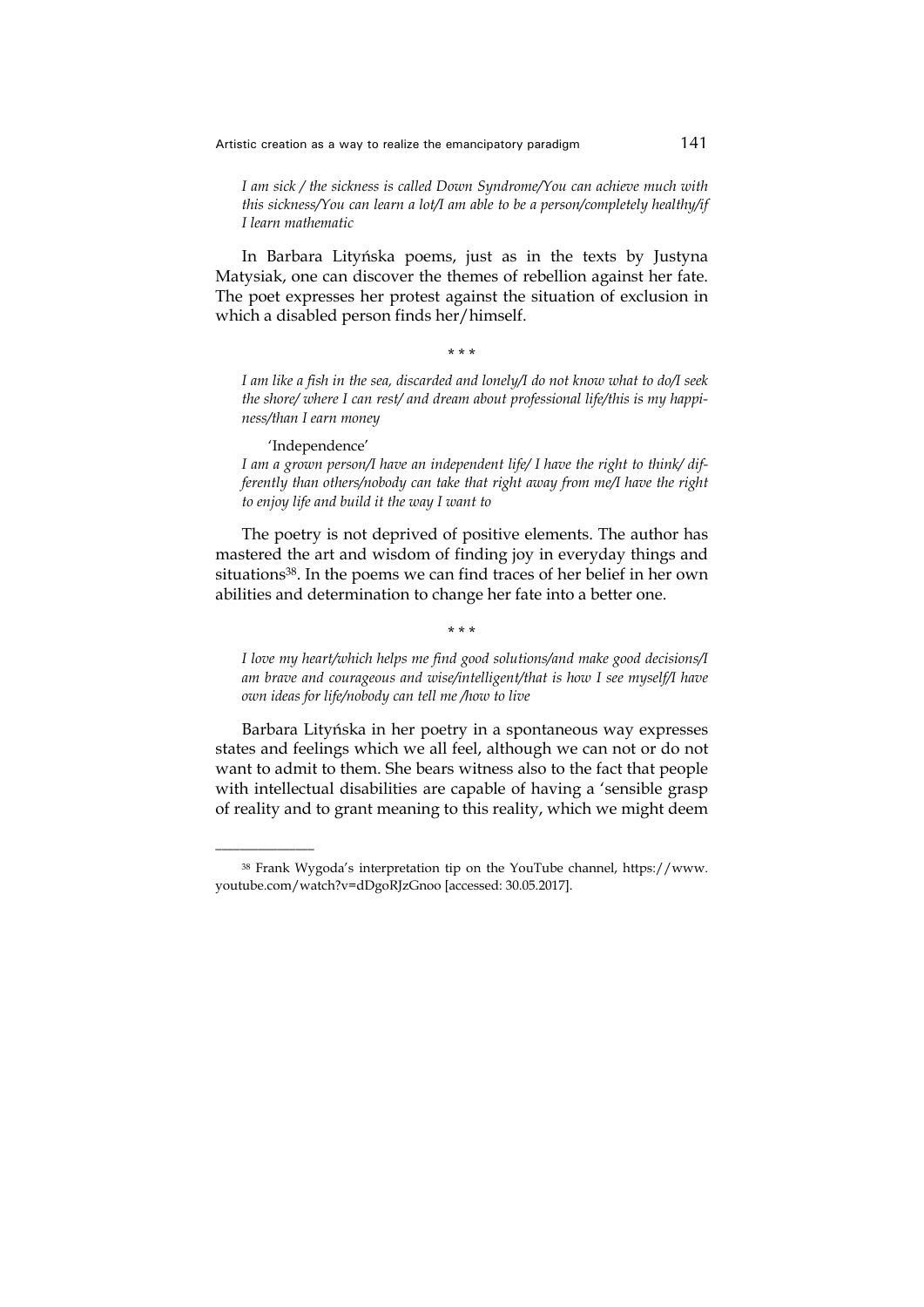as 'right and proper'39. Lityńska's poetry is a manifest, its every verse is a call for normal and equal treatment<sup>40</sup>.

'Will you accept me?' *(...) acknowledge that I will not be different/either you accept me/ or you will find it difficult to be in my company41*

The question 'will you accept me', is a question thrown at the reader, hitting the core of the problem. With this question every recipient is left alone and has to answer that question on his own.

### **Conclusion**

People with intellectual disabilities, just as other members of the society. have the right to their own expressions and are able to take part in the social processes and everyday life. They can not be refused equal right to express personal meanings, also through literary creativity. 'Words spoken or written are a symbol and an interpretation-ready image of a given theme, they are point of view of the world. They have creative power also when their author is a person with lighter of heavier intellectual disability' - remarks Beata Borowska-Beszta42.

Poetry of people with intellectual disabilities gives the reader a chance to listen to their voice. The fact that the quoted texts were written by authors with intellectual disabilities allows us to postulate, as rightly observed by Dorota Krzeminska, that 'there is unity of feelings and emotions towards life, death, life, suffering, joy faith

<sup>39</sup> J. Rzeźnicka-Krupa, *Niepełnosprawność i świat społeczny. Szkice metodologiczne*, Oficyna Wydawnicza "Impuls", Kraków 2009, p. 223.

<sup>40</sup> S. Szweda, *Taka jak ty, tylko inna*, in: *Twarze sukcesu. Zespół Downa*, Bardziej Kochani, Warszawa 2014, p. 42.

<sup>41</sup> Poem quoted from: S. Szweda, *Taka jak ty, tylko inna* w: *Twarze sukcesu. Zespół Downa*, Bardziej Kochani, Warszawa 2014, p. 42.

<sup>42</sup> B. Borowska-Beszta, *Echa ekspresji. Kulturoterapia w andragogice specjalnej*, Oficyna Wydawnicza "Impuls", Kraków 2008, p. 104.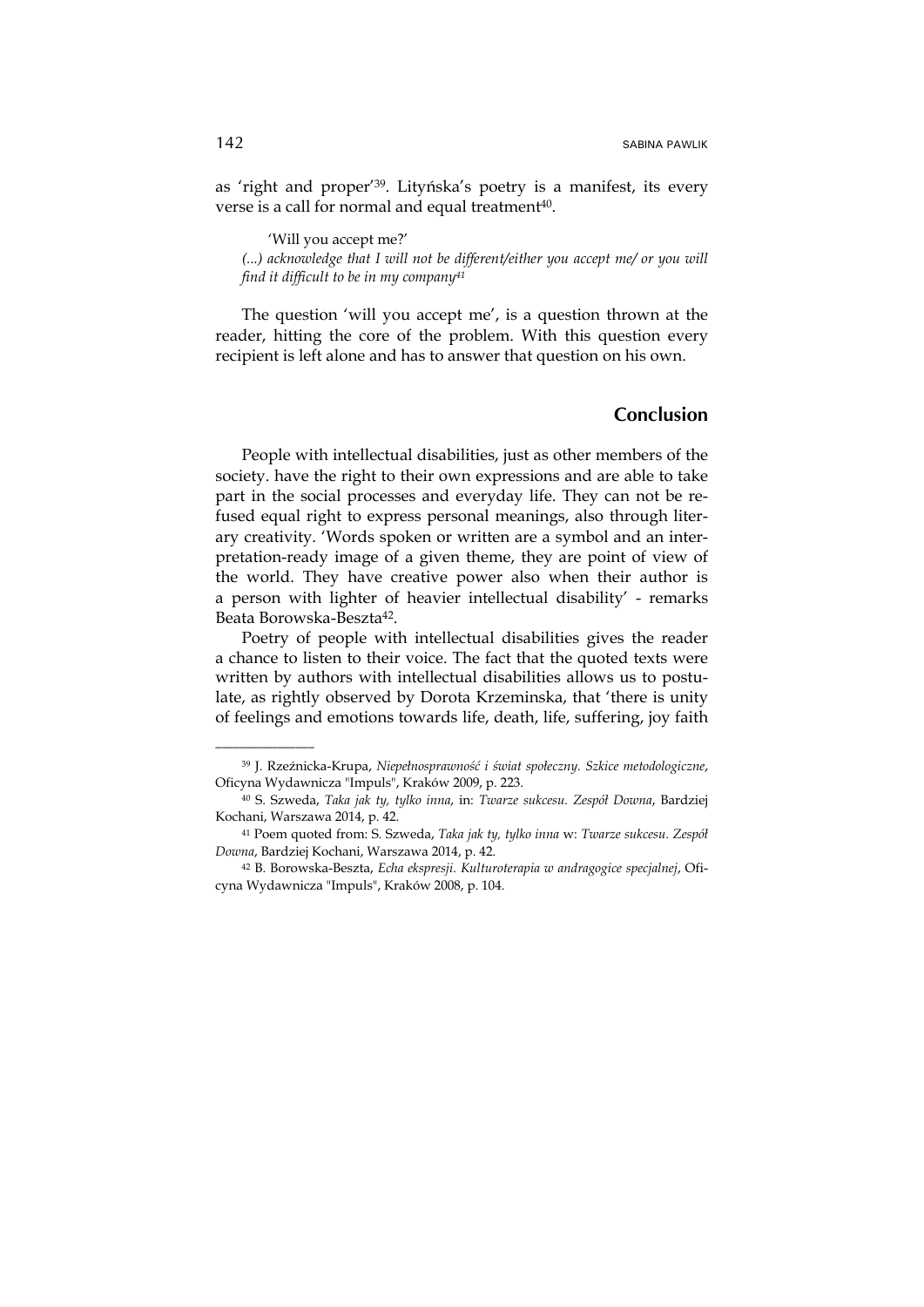in God, everyday and trivial matters'43. Thanks to it, we can learn how and what the people with intellectual disabilities consider important, how they build the world around them and what meanings they ascribe to themselves and to the experienced reality<sup>44</sup>. The showed examples have revealed that the senses are not hidden in complex and convoluted sentences, but are to be found in honest and direct expressions, regardless of their level of complexity. They carry the richness of meanings and a huge load of knowledge about the world of the authors. 'The reader who look at the world through the prism of grammatical and orthographic correctness will never understand the effort put by the disable people in writing them, as well as the truth intrinsic to the transferred thoughts or feelings' observes Borowska-Beszta45'.

If People with intellectual disabilities are considered as entities capable of formulating an autonomous artistic expression, then, the field of art will become a place of their social visibility and audibility and, in consequence, a realization of an emancipating paradigm in special pedagogy. Persons with disabilities obtain, then, 'the right for their voices to be acknowledged as socially important' and the transfer exceeds the borders of what is merely aesthetic, and it becomes a political message46. The art with an intrinsic experience of disability becomes a return to own normality, logic and truth of its creators.

#### References

Borowska-Beszta B., *Echa ekspresji. Kulturoterapia w andragogice specjalnej*, Oficyna Wydawnicza "Impuls", Kraków 2008.

<sup>43</sup> D. Krzemińska, Język i dyskurs codzienny osób z niepełnosprawnością intelektualną, Oficyna Wydawnicza "Impuls", Kraków 2012, p. 12.

<sup>44</sup> Ibid., p. 10.

<sup>45</sup> B. Borowska-Beszta, *Echa ekspresji. Kulturoterapia w andragogice specjalnej*, Oficyna Wydawnicza "Impuls",Kraków 2008, p. 108.

<sup>46</sup> E. Godlewska-Byliniak, J. Lipko-Konieczna, *Publiczne-prywatne: teatralna gra z niepełnosprawnością*, w: E. Godlewska-Byliniak, J. Lipko-Konieczna (eds.), *21 myśli o teatrze*, Fundacja Win-Win, Warszawa 2016, p.12